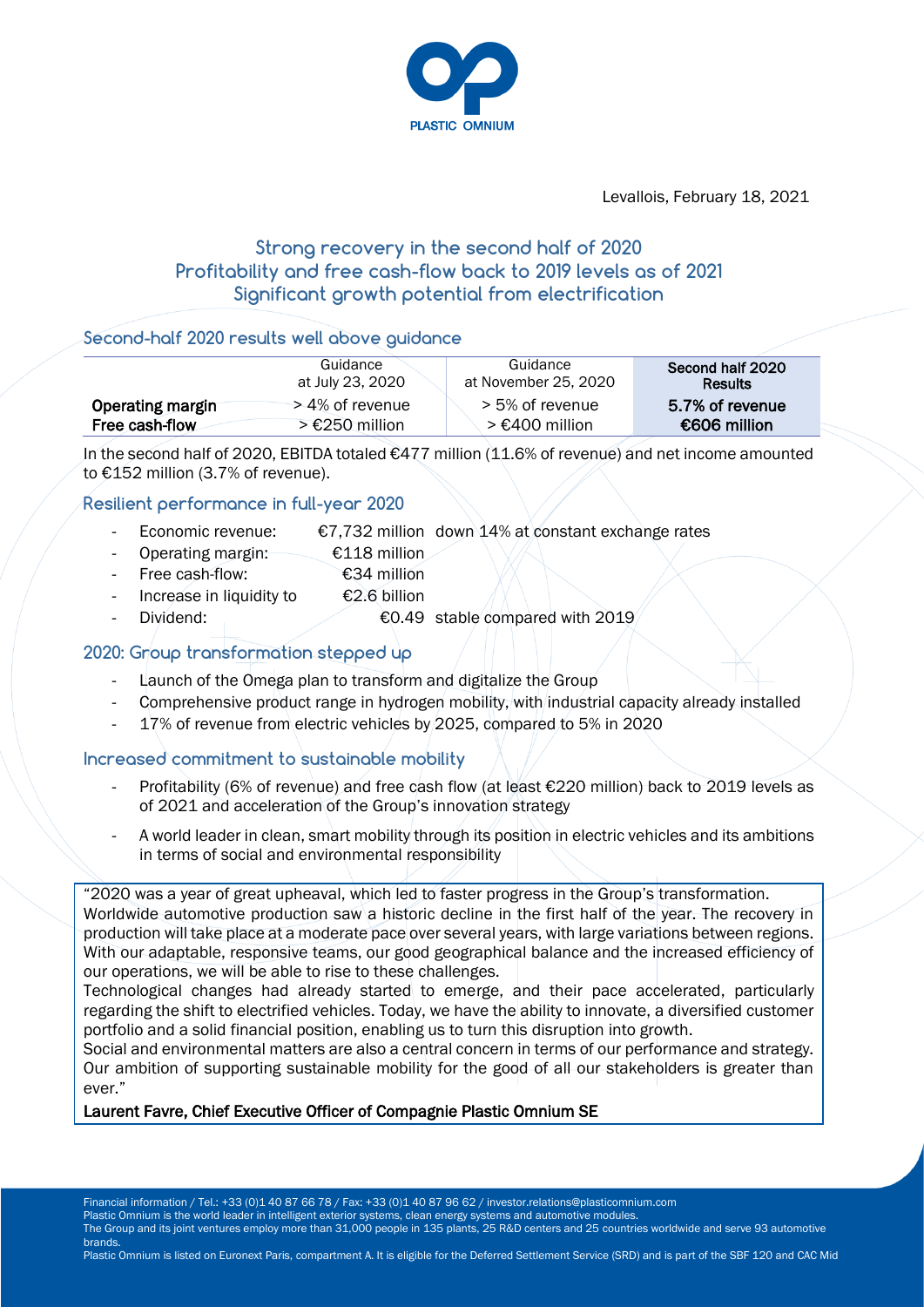## **2020 results**

Compagnie Plastic Omnium SE's Board of Directors, chaired by Mr. Laurent Burelle, met on February 17, 2021 and approved the consolidated financial statements for the year ended December 31, 2020.

| In $\epsilon$ millions                                                     | 2019              | 2020              | Change                                |  |
|----------------------------------------------------------------------------|-------------------|-------------------|---------------------------------------|--|
| Economic revenue <sup>1</sup>                                              | 9,183             | 7,732             | $-15.8%$                              |  |
| Consolidated revenue <sup>2</sup>                                          | 8,494             | 7,073             | $-16.7%$                              |  |
| Operating margin <sup>3</sup><br>(% of consolidated revenue)               | 511<br>6.0%       | 118<br>1.7%       | -€393 million<br>$-4.3$ pts           |  |
| Impairment of assets                                                       |                   | $-255$            |                                       |  |
| Net result group share                                                     | 258               | $-251$            | -€509 million                         |  |
| EBITDA <sup>4</sup><br>% of consolidated revenue                           | 1,005<br>11.8%    | 648<br>9.2%       | -€357 million<br>$-2.6$ pts           |  |
| Investments                                                                | 512               | 374               | -€138 million                         |  |
| Real estate divestment                                                     | $-129$            |                   |                                       |  |
| Free cash flow <sup>5</sup>                                                | 347               | 34                | -€313 million                         |  |
| Net debt <sup>6</sup> at Dec. 31<br>Net debt / equity<br>Net debt / EBITDA | 739<br>32%<br>0.7 | 807<br>41%<br>1.2 | +€68 million<br>$+9$ pts<br>$+0.5$ pt |  |

Plastic Omnium's financial performance differed greatly between the first and second semesters of 2020.

In the first half of the year, the Group's results were strongly affected by the slump in worldwide automotive production (down 32.8% in the first half, including a 43.7% drop in the second quarter).

In the second half of 2020, worldwide automotive production was stable year-on-year and recovered more quickly than expected. This amplified the positive impact of plans to cut costs and boost cash generation. As a result, the Group's results improved relative to the second half of 2019.

| In $\epsilon$ millions                                    | H <sub>1</sub> 2020 | H <sub>2</sub> 2020 | H <sub>2</sub> 2019 |
|-----------------------------------------------------------|---------------------|---------------------|---------------------|
| Economic revenue                                          | 3,233               | 4,499               | 4,572               |
| Consolidated revenue                                      | 2,962               | 4,111               | 4,225               |
| Operating margin<br>% of consolidated revenue             | $-116$<br>$-3.9%$   | 234<br>5.7%         | 230<br>5.4%         |
| Net result group share                                    | -404                | 152                 | 103                 |
| <b>EBITDA</b><br>% of consolidated revenue                | 171<br>5.8%         | 477<br>11.6%        | 494<br>11.7%        |
| Investments                                               | $-226$              | $-148$              | $-204$              |
| Free cash flow                                            | $-572$              | 606                 | 316                 |
| of which real estate divestment                           |                     |                     | 129                 |
| Net debt at end of period                                 | 1,410               | 807                 | 739                 |
| Net debt / equity                                         | 78%                 | 41%                 | 32%                 |
| Net debt / EBITDA (on a rolling 12-month basis)           | 2.1                 | 1.2                 | 0.7                 |
| Net debt / EBITDA (based on annualized half-year figures) | 4.1                 | 0.8                 | 0.7                 |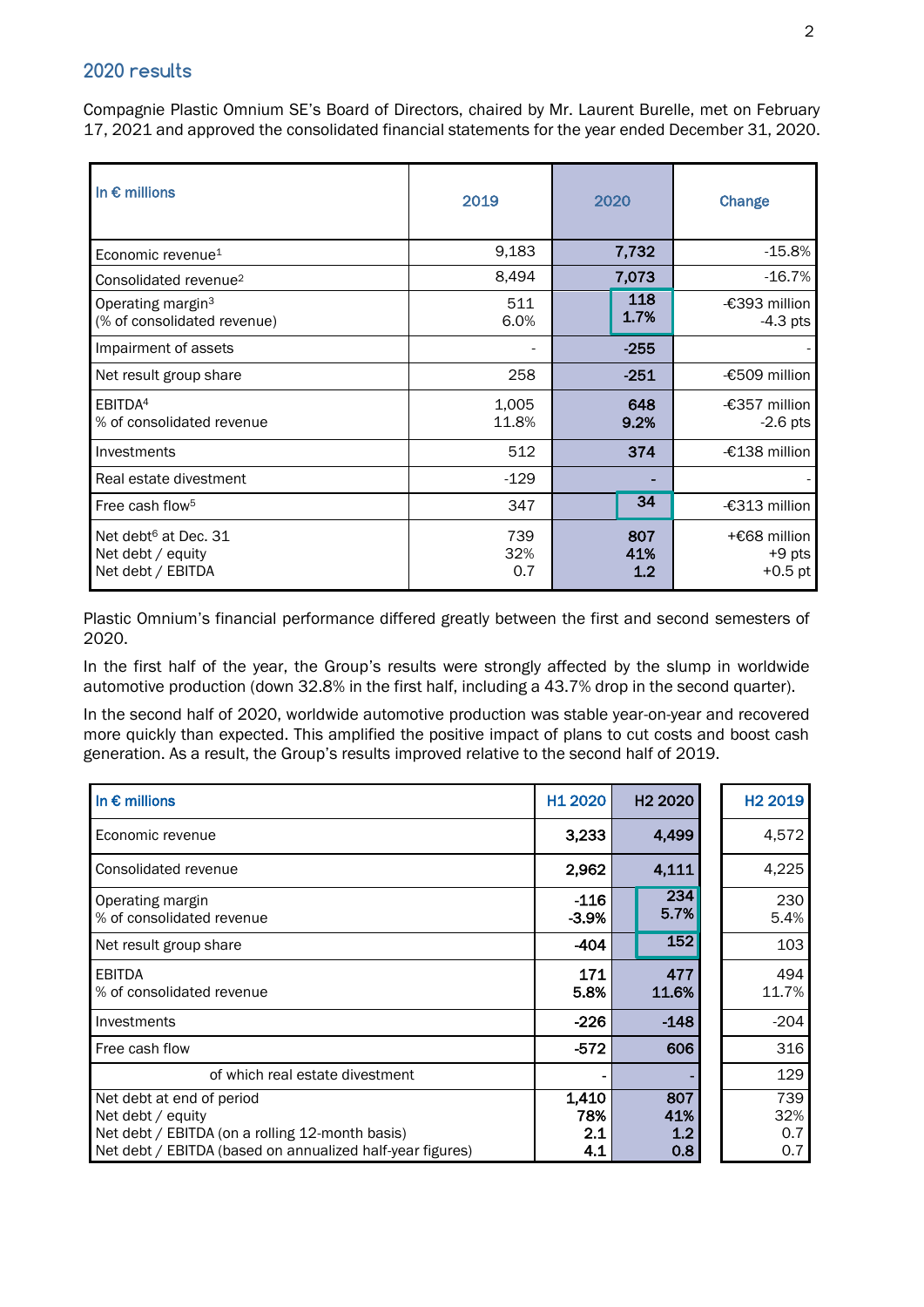## **Revenue: €7,732 million**

| In $\epsilon$ millions<br>by business line | 2019  | 2020  | Change   | Change<br>LFL* |
|--------------------------------------------|-------|-------|----------|----------------|
| <b>Plastic Omnium Industries</b>           | 6,919 | 5,628 | -18.7%   | $-17.1%$       |
| <b>Plastic Omnium Modules</b>              | 2,264 | 2,104 | $-7.0\%$ | $-3.8%$        |
| <b>Economic revenue</b>                    | 9,183 | 7,732 | -15.8%   | $-13.8%$       |
| Joint ventures                             | 689   | 659   | $-4.4\%$ | $-1.5%$        |
| <b>Plastic Omnium Industries</b>           | 6,398 | 5,143 | -19.6%   | $-18.2%$       |
| <b>Plastic Omnium Modules</b>              | 2,096 | 1,931 | $-7.9%$  | $-4.6%$        |
| <b>Consolidated revenue</b>                | 8,494 | 7,073 | -16.7%   | $-14.8%$       |

\*Like-for-like: at constant scope and exchange rates

In 2020, worldwide automotive production fell by 14.4 million vehicles (down 16.8%), from 86.0 million to 71.6 million vehicles.

Plastic Omnium generated economic revenue of €7,732 million, down 15.8% compared with 2019 and down 13.8% at constant exchange rates. The figure includes a negative exchange-rate effect of €181 million. The Group achieved outperformance of 3 points relative to worldwide automotive production, driven by Plastic Omnium Modules (outperformance of 13.0 points).

Plastic Omnium's consolidated revenue totaled €7,073 million in 2020, down 16.7% and 14.8% at constant exchange rates, including a negative exchange-rate effect of  $E161$  million.

Plastic Omnium's business activities fared significantly better than total automotive production in Europe (outperformance of 8.3 points), China (outperformance of 6.0 points) and in Asia excluding China (outperformance of 9.7 points). They also outperformed by 2.0 points in North America.

The Group's geographical mix led to a 3-point outperformance at the Group level.

| In $\epsilon$ millions and as a % of<br>revenue<br>By region | 2019           | 2020           | Change    | Change LFL* | Outperformance<br>vs. automotive<br>production |
|--------------------------------------------------------------|----------------|----------------|-----------|-------------|------------------------------------------------|
| Europe                                                       | 4,799<br>52.3% | 4,131<br>53.4% | $-13.9%$  | $-13.7%$    | $+8.3$ pts                                     |
| North America                                                | 2,630<br>28.6% | 2,045<br>26.4% | $-22.2\%$ | -18.7%      | $+2.0$ pts                                     |
| China                                                        | 857<br>9.3%    | 847<br>11.0%   | $-1.2%$   | $+0.5%$     | $+6.0$ pts                                     |
| Asia excluding China                                         | 624<br>6.8%    | 537<br>6.9%    | $-13.9%$  | $-10.3%$    | $+9.7$ pts                                     |
| Other                                                        | 273<br>3.0%    | 172<br>2.3%    | $-36.8%$  | $-22.6%$    | $-0.2$ pt                                      |
| Economic revenue <sup>1</sup>                                | 9,183          | 7,732          | $-15.8\%$ | $-13.8%$    | $+3$ pts                                       |
| Joint ventures                                               | 689            | 659            | $-4.4%$   | $-1.5%$     |                                                |
| Consolidated revenue <sup>2</sup>                            | 8,494          | 7,073          | -16.7%    | -14.8%      | $+2$ pts                                       |

\*Like-for-like: at constant scope and exchange rates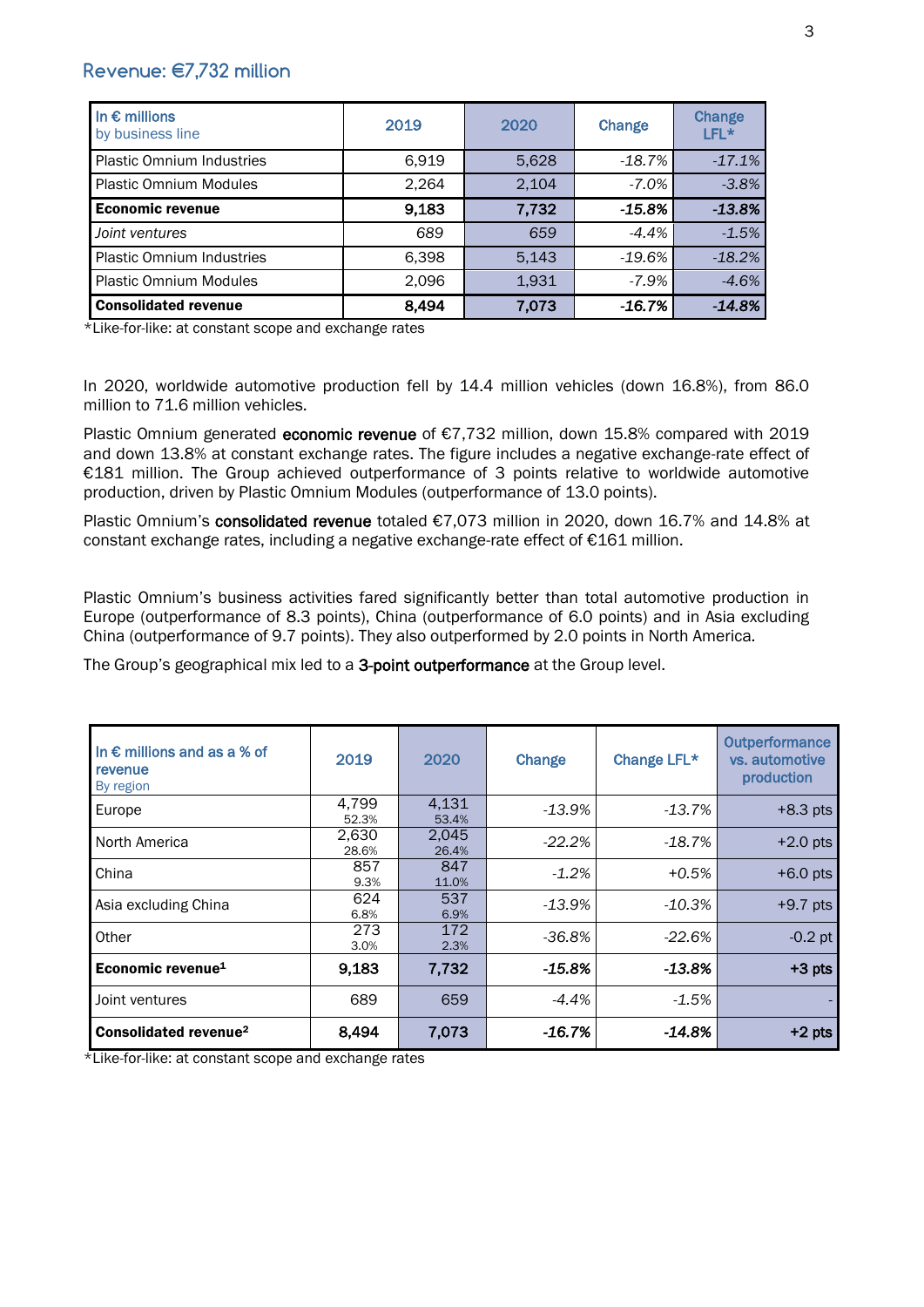In Europe. Plastic Omnium's revenue amounted to €4,131 million in 2020. Revenue in the region fell 13.7%, against a 22.0% decline in automotive production. This outperformance of 8.3 points was driven by Germany, Spain, France and Eastern Europe. The Group especially benefited from its successful positioning on new electric vehicle programs (Porsche and Volkswagen), and from the extension of its modules offering, which have increased its content per vehicle.

In North America, Plastic Omnium's revenue totaled €2,045 million in 2020. Revenue for the region fell 18.7% at constant exchange rates, while industry production was down 20.7%. The ramp-up of the five new plants opened in the last three years is now complete.

In Asia excluding China, revenue came to €537 million in 2020, down 10.3% at constant exchange rates. Against a market decline of 20.0%, this represented an outperformance of 9.7 points. Business benefited from a strong recovery in South Korea, India and Thailand.

In China, which accounts for 11% of Group economic revenue, Plastic Omnium posted revenue of €847 million. Revenue was stable (up 0.5% at constant exchange rates), which represented an outperformance of 6.0 points. This was thanks to market share gains and growth in the modules business, which launched in China in 2018.

In the **fourth quarter of 2020** more specifically, worldwide automotive production started growing again (up 2.1%) and Plastic Omnium generated economic revenue of €2,402 million, up 3.1% and 6.8% at constant exchange rates, representing an **outperformance of 4.7 points**. Per region, Plastic Omnium outperformed by 6.5 points in Europe, 8.7 points in China and 18.6 points in Asia excluding China. In North America, business growth was in line with automotive production.

## **Cost flexibility and reduction program: limiting the impact of production drop on operating income in the first half and allowing the Group to benefit from the sharp upturn in activity in the second half**

Already expecting a significant drop in automotive production in 2020, the Group started implementing cost reduction and industrial footprint flexibility plans in late 2019. It stepped up all of those measures as soon as production stoppages were announced in the first quarter of 2020, first affecting China and then the rest of the world. Those measures were managed site-by-site and on a daily basis, and then adjusted as closely as possible to local conditions in order to support the resumption of activity, which varied widely between regions. In the second half, the faster-than-expected rebound in worldwide automotive production amplified the positive effects of these measures.

In 2020 as a whole, staff costs were reduced by 12% (down €153 million), while production costs and general expenses were cut by 10% (down €87 million).

In 2020, the Group's operating margin amounted to  $E118$  million and represented 1.7% of consolidated revenue: €100 million for Plastic Omnium Industries (1.9% of revenue) and €19 million for Plastic Omnium Modules (1.0% of revenue).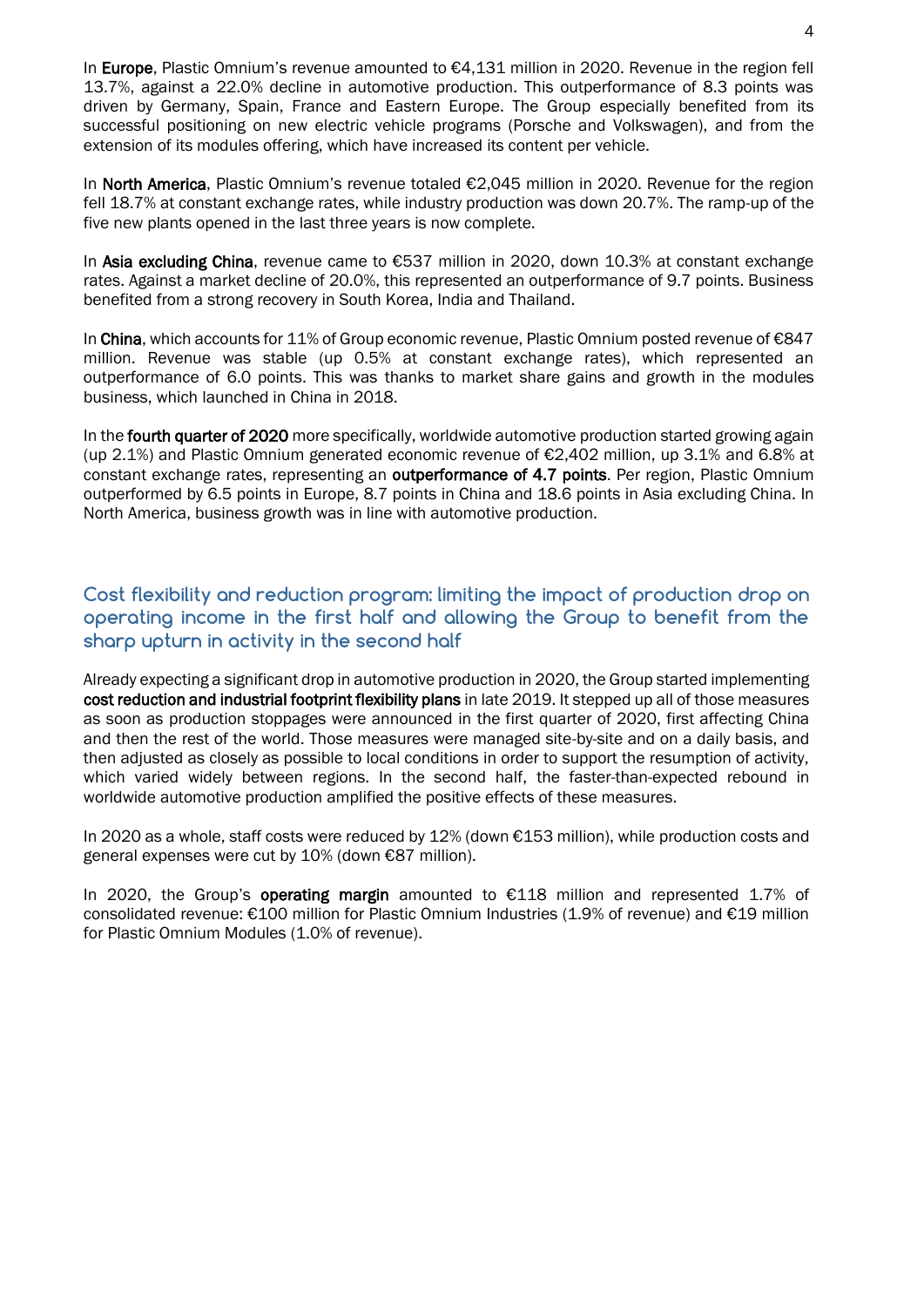In the second half of 2020, the Group's operating income amounted to €234 million and represented 5.7% of revenue (7.0% for Plastic Omnium Industries and 2.5% for Plastic Omnium Modules). Operating margin improved relative to the second half of 2019 (5.4% of revenue including 6.5% for Plastic Omnium Industries and 2.3% for Plastic Omnium Modules), while business levels were slightly lower (consolidated revenue down 2.7%).

| In $\epsilon$ millions and as a % of revenue<br>by business line | 2019        | 2020        | H <sub>2</sub> 2019 | H <sub>2</sub> 2020 |
|------------------------------------------------------------------|-------------|-------------|---------------------|---------------------|
| <b>Consolidated revenue</b>                                      | 8,494       | 7,073       | 4,225               | 4,111               |
| <b>Plastic Omnium Industries</b>                                 | 6,398       | 5,143       | 3,190               | 2,940               |
| <b>Plastic Omnium Modules</b>                                    | 2,096       | 1,931       | 1,035               | 1,172               |
| <b>Operating margin</b>                                          | 511<br>6.0% | 118<br>1.7% | 230<br>5.4%         | 234<br>5.7%         |
| <b>Plastic Omnium Industries</b>                                 | 460<br>7.2% | 100<br>1.9% | 206<br>6.5%         | 205<br>7.0%         |
| <b>Plastic Omnium Modules</b>                                    | 50<br>2.4%  | 19<br>1.0%  | 23<br>2.3%          | 29<br>2.5%          |

#### Against a background of ongoing market volatility, Plastic Omnium is continuing to find ways to gain flexibility in its cost structure.

Along with these cost flexibility measures, the Group is adjusting its industrial facilities to take account of a market scenario in which worldwide automotive production is not expected recover to pre-crisis levels (92 million vehicles) before 2024 or 2025. Thus, the Group will achieve €40 million of annual cost savings by the end of 2022 by closing three plants (in Germany, Spain and Argentina), streamlining the German R&D footprint within the Intelligent Exterior Systems business, mothballing certain paint lines and achieving synergies in the organization of our Asian head office.

The action plan at the Greer plant in the United States is also moving forward as announced. During the plant shutdown in the second quarter, the Group completed work to transform its industrial and logistics processes, which has improved all industrial indicators. The plant is now operating at high output rates, and is delivering the quality and service expected by the customer. The Group confirms its target for the Greer plant to return to breakeven in 2021.

## **Net result group share: -€251 million after €255 million of asset impairment charges**

The Group recorded €334 million of non-recurring expenses in 2020. These included €255 million of impairment charges booked over the year, due to the slump in volumes caused by the Covid-19 pandemic and the assumption of a slow recovery in worldwide automotive production, which in the medium term will remain significantly below pre-crisis forecasts.

Net financial expense amounted to €69 million in 2020 (1.0% of revenue) as opposed to €78 million in 2019, as a result of a lower average cost of debt.

In 2020, the Group recorded tax income of €31 million versus an expense of €90 million in 2019. mainly because of the impact of deferred taxes.

As a result, the Group released a net result group share of -€251 million compared to €258 million in 2019. In the second half of the year, the Group generated a net result group share of €152 million  $(3.7%$  of revenue) compared to  $\epsilon$ 103 million in the second half of 2019 (2.4% of revenue).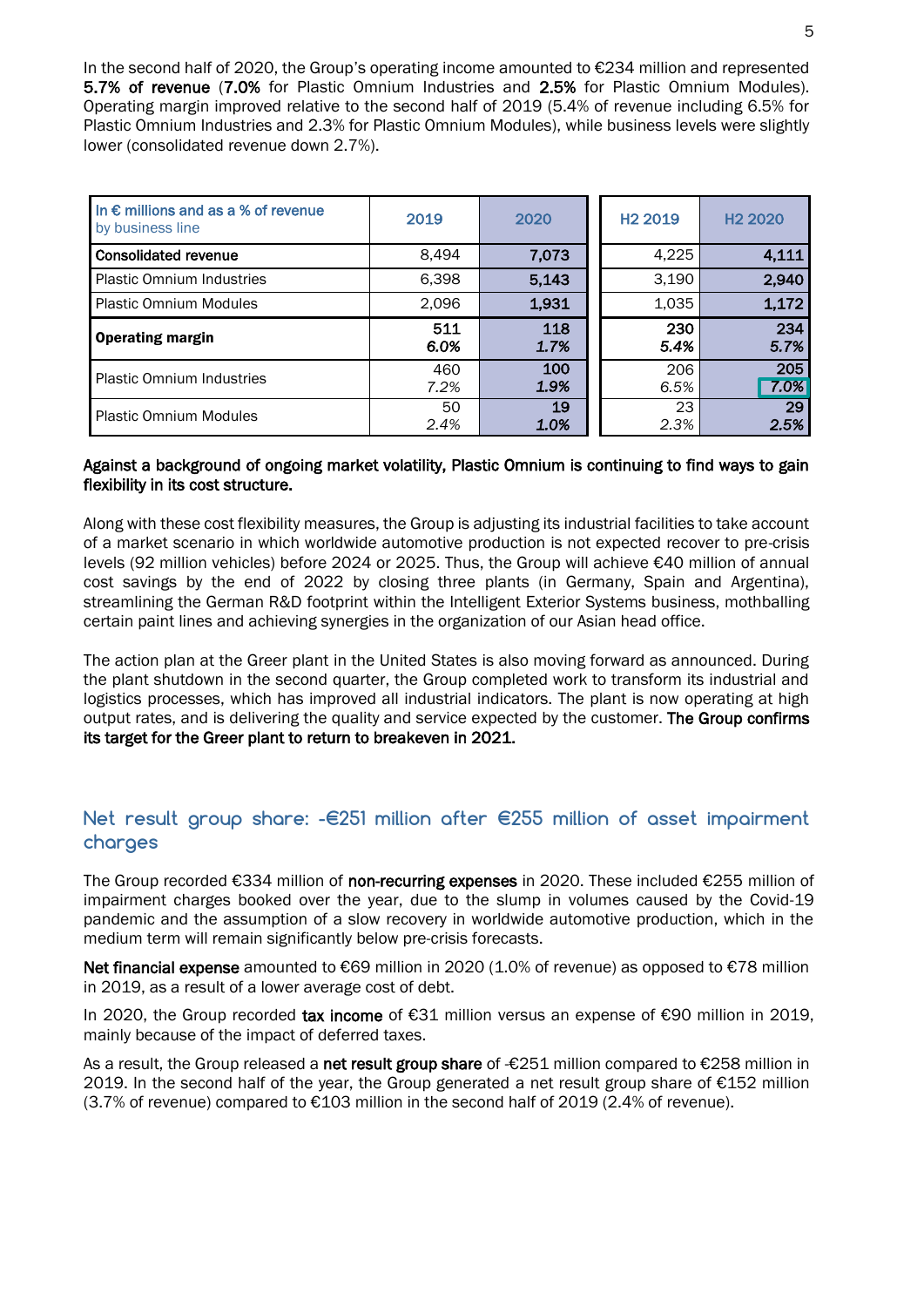### **Positive free cash generation in 2020 as a whole**

EBITDA totaled €648 million in 2020 (9.2% of consolidated revenue) versus €1,005 million (11.8% of consolidated revenue) in 2019. In the second half of the year, EBITDA amounted to €477 million  $(11.6\%$  of revenue) as opposed to  $€494$  million in the second half of 2019  $(11.7\%$  of revenue) and €171 million in the first half of 2020 (5.8% of revenue).

Investments totaled €374 million or 5.3% of consolidated revenue (€512 million or 6.0% of consolidated revenue in 2019), a reduction of €138 million (-27%). After an extensive capital expenditure program in recent years, the Group's current installed capacity is sufficient to support its future growth. As a result, investments will equal less than 6% of revenue in the coming years, even as the Group pursues its large-scale innovation program.

The working capital requirement (WCR) fell by  $\epsilon$ 45 million year-on-year. In the first half of 2020, it deteriorated by €415 million due to the slump in business levels in Europe and North America in the second quarter. In the second half of the year, the WCR improved by €370 million relative to the first half as business levels recovered.

Accordingly:

- Inventories and overdue receivables were reduced by €82 million through strict control.
- Sales of receivables amounted to €327 million at December 31, 2020, up €107 million compared with June 30, 2020 (€220 million) and similar to the end-2019 figure (€315 million);
- The difference between trade payables and trade receivables net of sales of receivables amounted to €557 million as opposed to €699 million at December 31, 2019 (€229 million at June 30, 2020).

In 2020, the Group generated free cash flow of €34 million, equal to 0.5% of consolidated revenue. After an outflow of €572 million in the first half of the year, Plastic Omnium achieved positive free cash flow of €606 million in the second half. In 2019, the Group's free cash flow totaled €347 million, including €129 million from the disposal of non-industrial real-estate assets to Sofiparc. Excluding that disposal, it amounted to €218 million.

#### **Solid financial structure**

At December 31, 2020, net debt totaled €807 million, quite similar to the end-2019 figure of €739 million.

On May 29, 2020, the Group repaid €500 million bonds as expected. During the year, it also obtained €560 million of new credit facilities from its banking partners.

In 2020, Compagnie Plastic Omnium SE paid €71 million of dividends with respect to 2019 (dividend of €0.49 per share, down 34% from the €0.74 dividend paid in the previous year and initially proposed with respect to 2019).

#### At the end of 2020, the Group's net debt represented 41% of equity and 1.2 times 2020 EBITDA. It equaled 0.8 times annualized EBITDA for the second half of 2020.

At December 31, 2020, the Group had €2.6 billion of liquidity, up €200 million compared with December 31, 2019, including:

- €730 million of available cash (€1.2 billion at December 31, 2019);
- $\epsilon$  61.87 billion of confirmed, undrawn credit facilities, with an average maturity of 4.4 years and without any covenants (€1.2 billion at December 31, 2019 with an average maturity of 3.6 years).

### **Dividend of €0.49 per share**

At the Shareholders' General Meeting of April 22, 2021, the Board of Directors will propose a dividend of €0.49 per share, in line with that of the previous year.

The dividend will be paid on May 3, 2021, after approval by the Shareholders' General Meeting.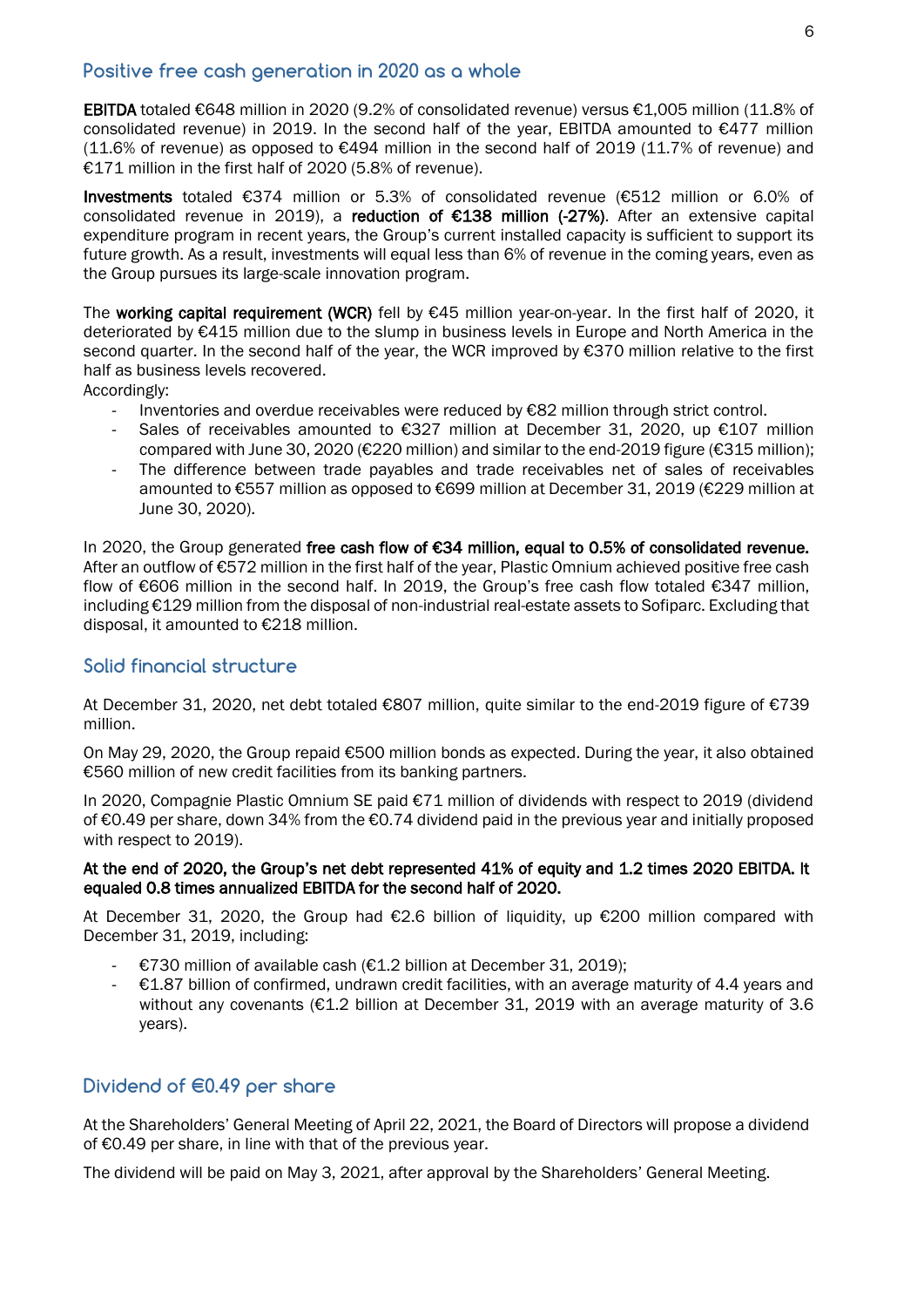## **Capital reduction through the cancellation of treasury shares**

In its meeting of February 17, 2021, Compagnie Plastic Omnium SE's Board of Directors decided to cancel 1,443,954 shares held in treasury, equal to 0.97% of the share capital.

The transaction will take place on February 25, 2021.

Following that capital reduction through the cancellation of treasury shares, Compagnie Plastic Omnium SE's share capital will be reduced from 148,566,107 shares to 147,122,153 shares with par value of €0.06 each, making a total amount of €8,827,329.18.

After that transaction, the percentage of control of the holding company Burelle SA will rise from 58.78% to 59.35%.

# **2020: faster progress toward Plastic Omnium's strategic priorities**

**Operational excellence: transformation and digitalization of the Group** 

In 2020, Plastic Omnium launched a transformation plan called Omega, with the aim of improving the way the Group's organization operates and giving it greater industrial efficiency and agility by simplifying processes, accelerating digitization, and facilitating a more cross-functional approach.

The first two phases of the Omega plan are currently in progress, focusing on indirect purchasing and on project design and development. This will allow the Group to achieve efficiency gains of €200 million by the end of 2022.

**Innovation: acceleration on electric vehicles (BEVs and FCEVs)**

### o **Strong positioning in battery electric vehicles (BEVs)**

Numerous new programs for 100% electric vehicles are coming on stream. They represent an opportunity for Plastic Omnium to increase its content per vehicle and broaden its customer base. For example, Plastic Omnium equips the following vehicles, which have either been recently launched or are due to be launched in the near future:

- ID3 (Volkswagen): front-end module and center console (Germany), and front and rear bumpers and tailgate (China);
- ID4 (Volkswagen): front-end module and center console (Germany), and front and rear bumpers (United States);
- Model 3 (Tesla): front and rear bumpers (China);
- Model Y (Tesla): front and rear bumpers (China) and front-end modules (North America and China).
- Amazon SUV and pick-up (Rivian): front-end modules and active grille shutters (Canada/United States);
- AMI (Citroën): all of the vehicle's exterior parts (Morocco).

#### o **Hydrogen (FCEVs) a major new source of growth: €3 billion of revenue by 2030**

Plastic Omnium is confident that hydrogen will play a key role in the clean mobility of the future, and has since 2015 been investing in hydrogen technologies with the ambition of being a leading player across the whole hydrogen value chain:

In hydrogen vessels, Plastic Omnium is certified for all types of pressurization and has promising commercial prospects, aiming for a 25% market share by 2030.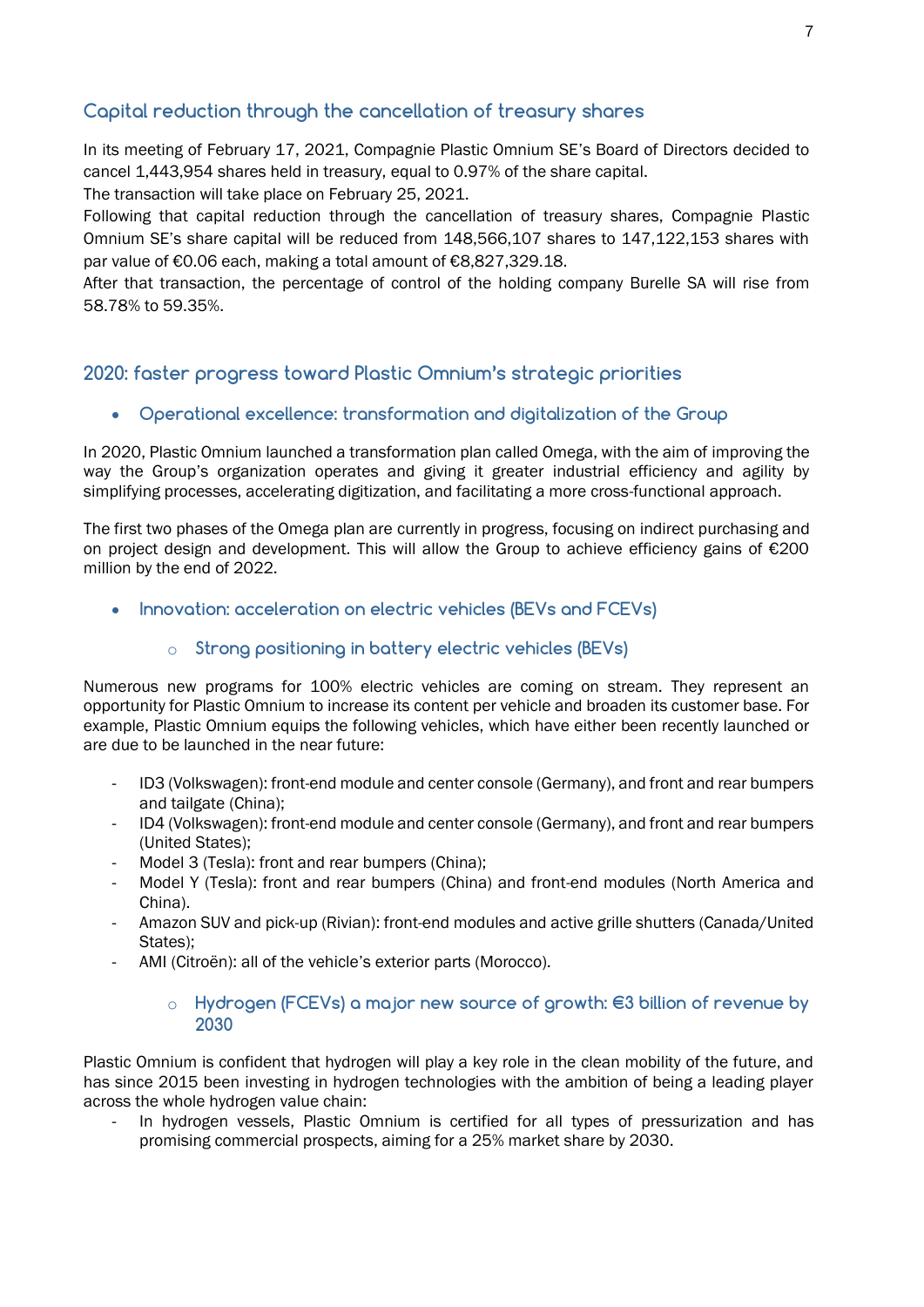- In fuel cells, the Group is aiming for a 10-15% market share by 2030. Plastic Omnium is strengthening its position in this market with the creation of specialist joint venture EKPO Fuel Cell Technologies with German supplier ElringKlinger. The joint venture should be in place by the end of the first quarter of 2021, and the Group will invest €100 million in it over the next four years.
- In integrated hydrogen systems, Plastic Omnium is aiming for a 10% market share by 2030. It is bolstering its expertise and product range in this area with the acquisition of ElringKlinger's specialist subsidiary in Austria, which is also scheduled to complete by the end of the first quarter of 2021.

As a result, Plastic Omnium has a major technological and industrial edge, since it is currently the only player that can offer a comprehensive product range covering the whole hydrogen value chain, with production capacity already installed.

The FCEV market is predicted to grow to at least 2 million vehicles by 2030, and Plastic Omnium is aiming for revenue of €3 billion in this market in 2030 (compared to €300 million in 2025).

To achieve that target, the Group will invest around €100 million per year in the next few years, both directly and via its EKPO Fuel Cell Technologies joint venture. These investments will give it an industrial presence in all regions, with around 15 production lines deployed in existing sites and new plants by 2030.

#### Overall, electric vehicles (BEVs and FCEVs) will account for 17% of the Group's revenue in 2025 (versus 5% in 2020 and 11% in 2022).

 **Sustainability: confirmed commitment to social and environmental responsibility with ACT FOR ALL™**

Plastic Omnium's sustainability strategy is a key driver of performance and excellence. The Group has formally set out its commitments in a global program called ACT FOR ALL™. This ambitious program, in which the Group will regularly measure its progress toward clear objectives, seeks to engage all of the Group's stakeholders around three aims: a responsible company, care for people, and sustainable production.

To better reflect the fact that sustainability is central to the Group's performance and strategy, the Group is changing its compensation policy for its executive directors and main senior managers from 2021 onward to increase the portion of variable compensation determined by extra-financial criteria, particularly environmental, social and human resources criteria, and to integrate those criteria into long-term compensation arrangements.

The Group will provide details about its carbon-neutral ambition in the second half of 2021. It will also announce medium-term targets approved by the SBTi.

In April 2020, Plastic Omnium created the Covid-19 ACT FOR ALL™ solidarity fund, to enable each of its sites, in line with the situation on the ground locally, to help and support people impacted by the coronavirus health crisis. With a budget of  $E1$  million, it is intended to support recognized local nonprofit organizations. Priority has been given to helping medical personnel and vulnerable people. In total, 124 causes in 22 countries have been supported to date.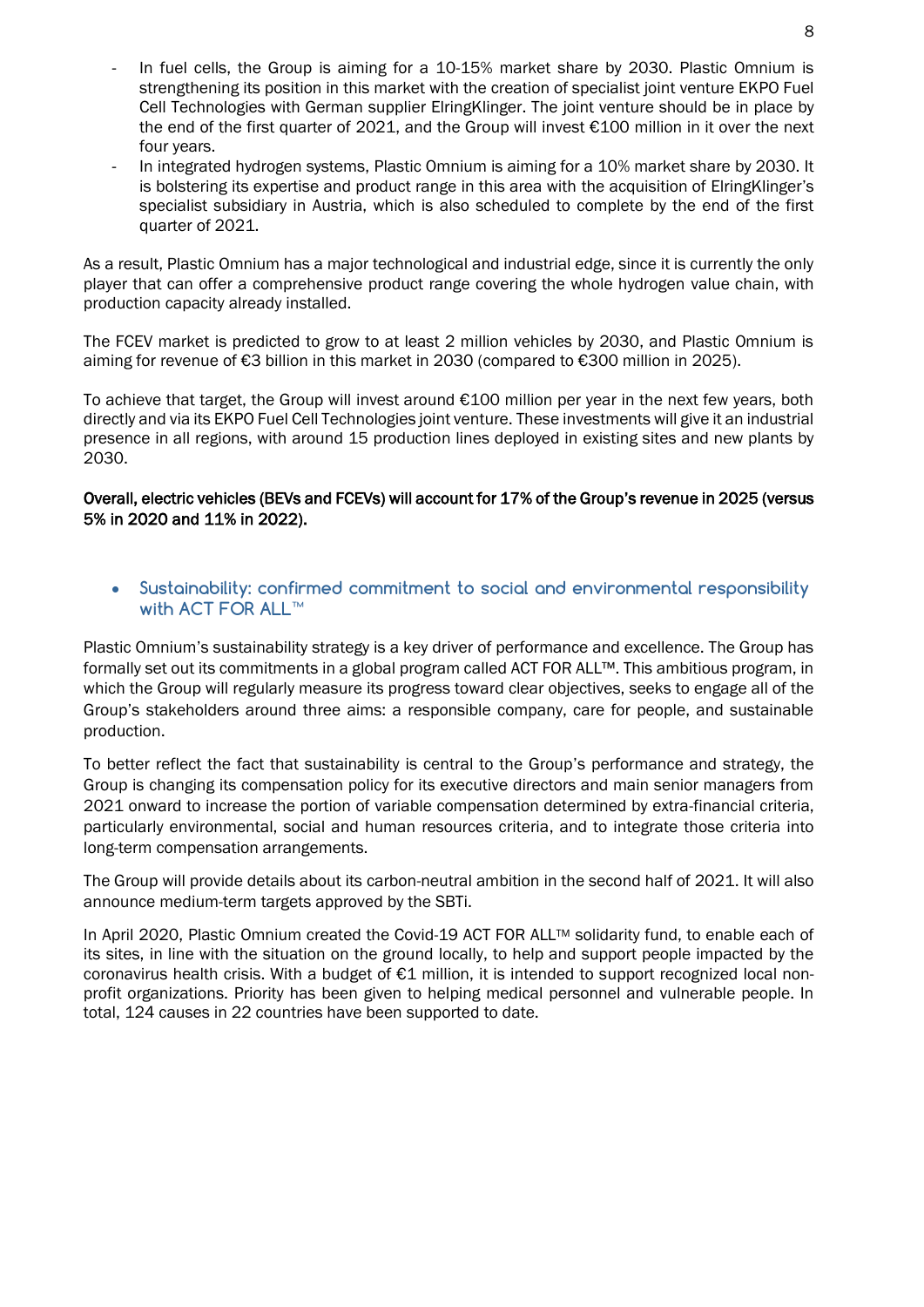## **2021 financial outlook**

In 2021 as a whole, worldwide automotive production is forecasted to grow by 14% to 81.5 million vehicles. For its own business planning purposes, Plastic Omnium is applying a 5% discount to that forecast.

For 2021, Plastic Omnium expects:

- A strong rebound in revenue
- Operating margin of 6%, similar to the level seen in 2019
- Free cash-flow of more than €220 million, higher than the 2019 figure

Supply disruptions, especially of semiconductor components, are currently leading many OEMs to cut production. Plastic Omnium, indirectly affected, manages the situation on a daily basis and site by site. The evolution of the situation will be the subject of regular information from the Group.

**--------------------------------------------------**

## **Webcast of the full-year results Presentation**

Compagnie Plastic Omnium SE's full-year 2020 results will be presented in a webcast at 9am (Paris time) on Thursday February 18, 2021.

To sign up for the webcast, click on the following link: <https://onlinexperiences.com/Launch/QReg/ShowUUID=1BAB668A-B160-46D5-BC57-A14957419F4C>

If you would like to access the conference call, please call one of the following numbers:

#### Language: English only

- France: +33172727403
- Germany: +4969222225429 – Spain: +34911140101
- United Kingdom: +442071943759
- United States: +16467224916
- 

Participant PIN: 88549456#

More detailed financial information is available on the website [www.plasticomnium.com.](http://www.plasticomnium.com/)

### **Calendar**

- April 20, 2021 First-quarter 2021 revenue
- April 22, 2021 Shareholders' General Meeting
- June 9, 2021 Shareholders' Meeting in Bordeaux (if health restrictions allow)
- July 21, 2021 First-half 2021 results